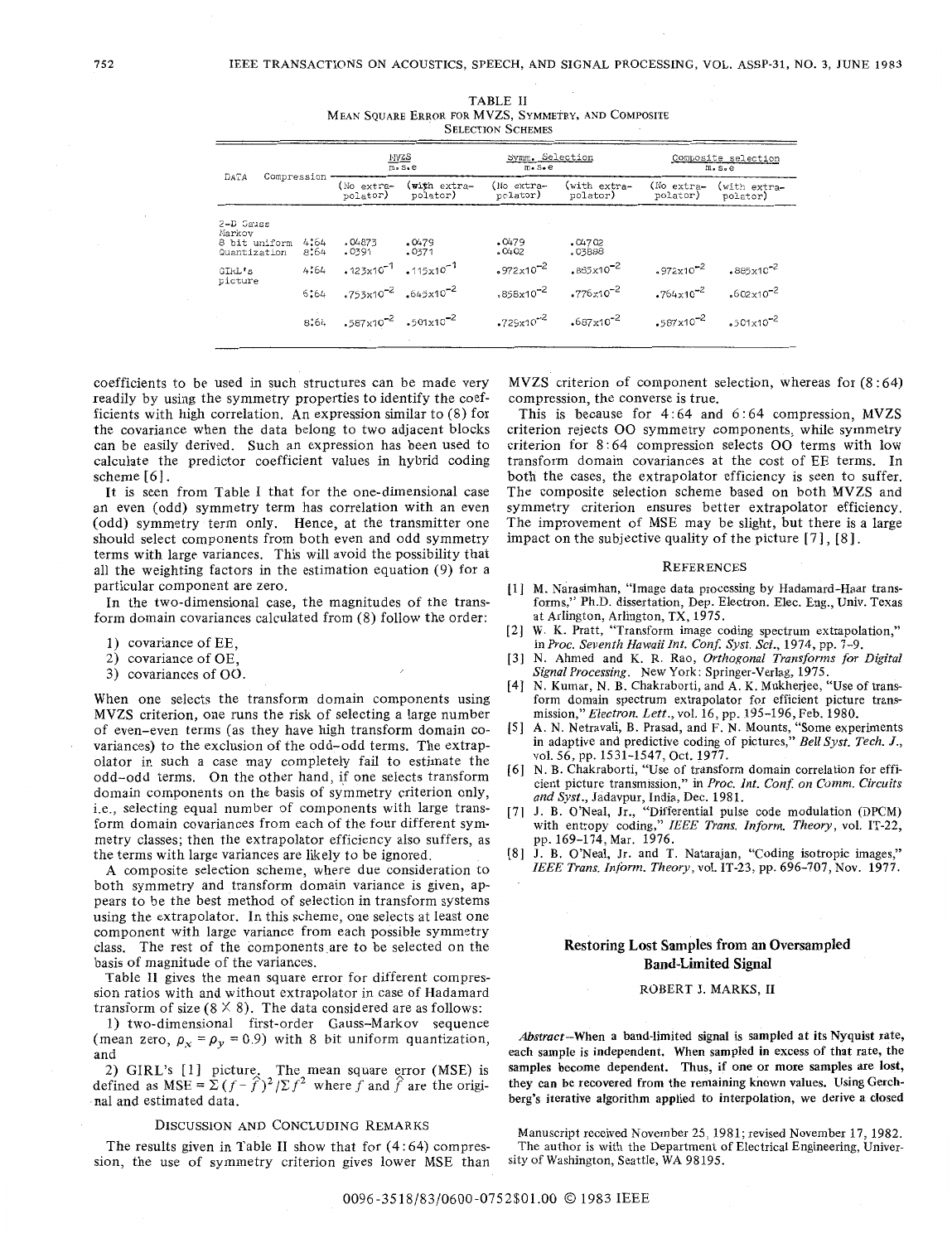**form** expression by which a finite number **of** data points can be regained from the remaining data in a uniformly oversampled signal. **A**  second restoration algorithm-based on an observation due to Howardis also presented.

#### **INTRODUCTION**

The classical Whittaker-Shannon sampling theorem [1] dictates that a finite energy band-limited signal sampled at or above its Nyquist rate is uniquely determined by its samples. When sampled at the Nyquist rate, each signal sample is independent of every other sample. The sample values from an oversampled band-limited signal, on the other hand, are dependent. Thus, lost samples can be regained from knowledge of the remaining samples. In this paper, we present two concise closed form algorithms for restoring a finite number of lost samples from an oversampled band-limited signal.

## **PRELIMINARIES**

An  $L_2$  signal  $f(x)$  is said to be band limited with bandwidth  $2W$  if

$$
f(x) = \int_{-W}^{W} F(u) \exp\left(j2\pi ux\right) du \tag{1}
$$

$$
F(u) = \int_{-\infty}^{\infty} f(x) \exp(-j2\pi ux) dx
$$

Let  $2B$  be a sampling rate in excess of the Nyquist rate  $2W$ . Define the sampling rate parameter:

$$
r \equiv \frac{W}{B} \le 1.
$$

Then the cardinal series

$$
f(x) = \sum_{m = -\infty}^{\infty} f\left(\frac{m}{2B}\right) \text{ sinc}(2Bx - m) \tag{2}
$$

converges uniformly where sinc  $x = \sin(\pi x)/(\pi x)$ . Passing both sides of (2) through a low-pass filter unity on  $|u| \leq W$ and zero elsewhere gives

$$
f(x) = r \sum_{m = -\infty}^{\infty} f\left(\frac{m}{2B}\right) \text{ sinc } (2Wx - rn). \tag{3}
$$

Equation (2) can be considered a special case for  $r = 1$ .

### LOST **SAMPLE RESTORATION**

Let  $\mathcal M$  denote a finite set of *M* integers corresponding to various values of *m*. Given the set of samples  $\{f(m/2B)|m \notin \mathbb{R}\},\$ the problem at hand is to determine  $\{f(m/2B)|m \in \mathbb{N}\}\$ . Let f denote the  $M$ -dimensional vector of the lost samples arranged in increasing order of index.

Theorem: If  $r < 1$ , then

$$
\vec{f} = \left[I - S\right]^{-1} \vec{h}_0 \tag{4}
$$

where  $S$  is an  $M \times M$  Toeplitz matrix with elements

 $\{r \text{ sinc } r(m - n) | (m, n) \in \mathbb{R} \times \mathbb{R} \}.$ 

*I* denotes the identity matrix and  $\vec{h}_0$  is a vector of linear combinations of the known samples. For  $m \in \mathbb{N}$ , the elements of  $h_0$  are  $h_0(m/2B)$  where

$$
h_0(x) = r \sum_{n \notin \mathbb{N}} f\left(\frac{n}{2B}\right) \text{ sinc } (2Wx - rn). \tag{5}
$$



where **restoration of lost sample values**.

*Corollary:* If  $r < 1$ , then

$$
f(0) = \frac{r}{1-r} \sum_{m \neq 0} f\left(\frac{m}{2B}\right) \text{sinc}(rm). \tag{6}
$$

The signal can then be interpolated without use of the sample at the origin:

$$
f(x) = \sum_{m \neq 0} f\left(\frac{m}{2B}\right) \left[\operatorname{sinc}\left(2Bx - m\right) + \frac{r}{1 - r} \operatorname{sinc}\left(rm\right) \operatorname{sinc}\left(2Bx\right)\right]
$$
(7a)  

$$
= r \sum_{m \neq 0} f\left(\frac{m}{2B}\right) \left[\operatorname{sinc}\left(2Wx - rm\right) + \frac{r}{1 - r} \operatorname{sinc}\left(rm\right) \operatorname{sinc}\left(2Wx\right)\right]
$$
(7b)

Proof of (6) follows immediately from (4) for one lost sample at the origin. Equations (7a) and (7b) then follow from (2) and *(3),* respectively.

Proof *via* Gerchberg's Algorithm: Gerchberg's iterative algorithm [ 21 is pictured in Fig. 1. **A** band-limited function  $f(x)$  is oversampled at a rate 2B. *M* samples, illustrated by hollow dots, are lost. From the remaining data, we form the function

$$
g(x) = \sum_{m \notin \mathfrak{N}} f\left(\frac{m}{2B}\right) \text{ sinc } (2Bx - m). \tag{8}
$$

Note that this is equivalent to setting the unknown sample values to zero as is shown in the sketch of  $g(x)$  in Fig. 1.

The first step in the algorithm is Fourier transformation. Let the result of the Nth iteration be the band-limited signal  $f_N(x)$  with initialization  $f_0(x) = g(x)$ . Since

$$
f_N(x) = \sum_{m = -\infty} f_N \left(\frac{m}{2B}\right) \text{ sinc}(2Bx - m)
$$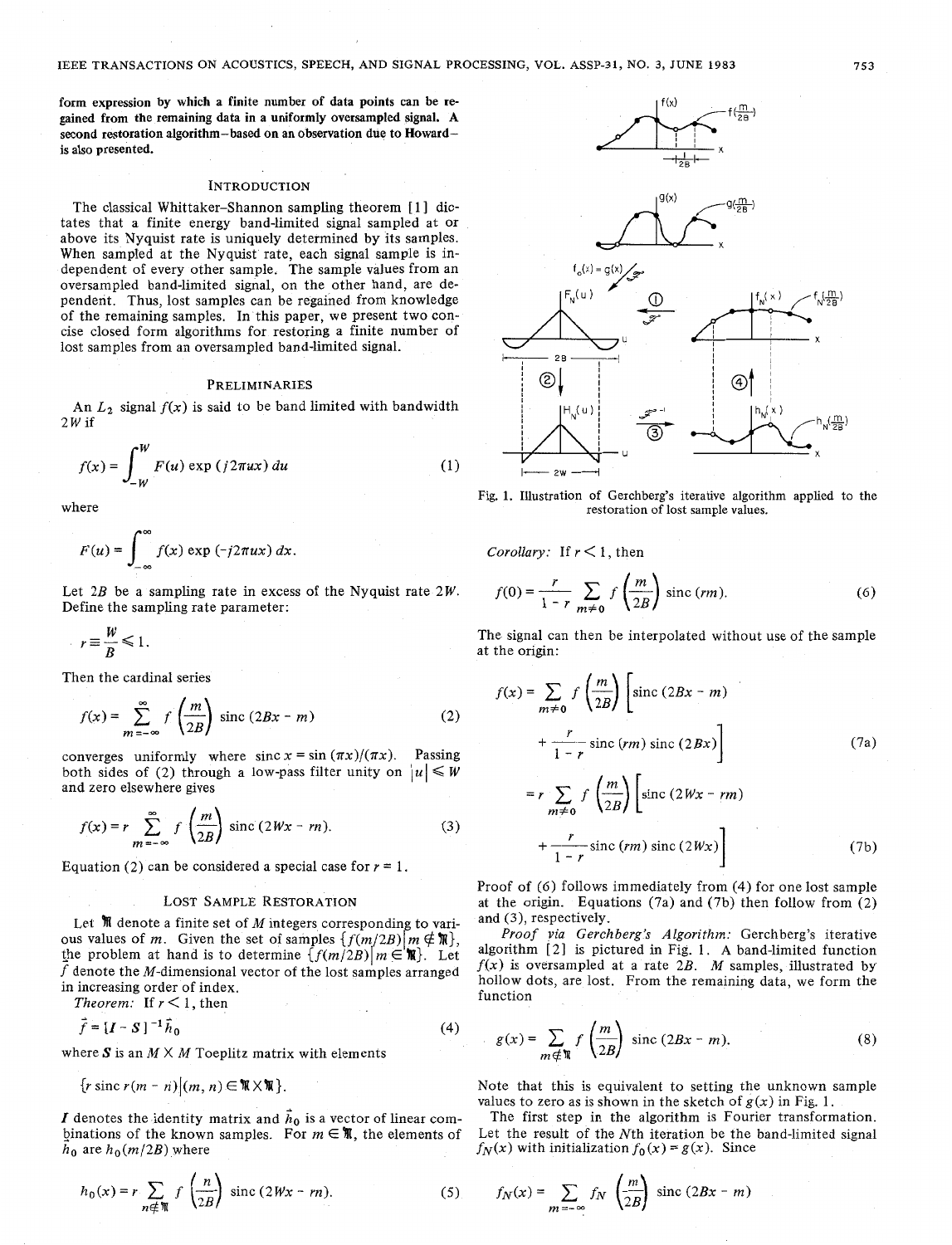the corresponding transform is given by the Fourier series

$$
F_N(u) = \frac{1}{2B} \sum_{m=-\infty}^{\infty} f_N \left(\frac{m}{2B}\right) \exp\left(-j\pi m u/B\right) \text{ rect}\left(\frac{u}{2B}\right)
$$
\n(9)

where rect  $(\xi)$  is unity for  $|\xi| \leq \frac{1}{2}$  and is zero elsewhere. This is shown as step 1 in Fig. 1.

We know from (1) that the spectrum of  $f(x)$  is identically zero for  $|u| > W$ . This is enforced in step 2 where we form the function

$$
H_N(u) \equiv F_N(u) \text{ rect } \left(\frac{u}{2W}\right). \tag{10}
$$

Step 3 is inverse Fourier transformation to the function  $h_N(x)$ :

$$
h_N(x) = \int_{-\infty}^{\infty} H_N(u) \exp(j2\pi ux) \, du. \tag{11}
$$

This estimate of  $f(x)$  is sampled at a rate of 2B. The values of  $f(m/2B)$ , however, are known exactly for all  $m \notin \mathbb{N}$ . These replace the samples of  $h_N(m/2B)$  for  $m \notin \mathbb{N}$  and we obtain the sample values:

$$
f_{N+1}\left(\frac{m}{2B}\right) = \begin{cases} h_N\left(\frac{m}{2B}\right) ; & m \in \mathbb{N} \\ f\left(\frac{m}{2B}\right) ; & m \notin \mathbb{N} \end{cases}
$$
(12)

This is step 4. Step 1 is then performed and, in the limit

$$
\lim_{N \to \infty} f_N \left( \frac{m}{2B} \right) = f \left( \frac{m}{2B} \right) ; \quad m \in \mathbb{N}
$$

and our lost samples are regained. Convergence of Gerchberg's algorithm in a similar context has been proven in three distinct ways  $[1] - [4]$ . The problem we are addressing is one of interpolation. Such problems are well-posed  $[4]$ - $[5]$ .

Let's review the description of the previous section with the goal of placing one iteration of the algorithm in a single concise expression. Since only values of  $m \in \mathbb{N}$  are of interest, we have from  $(12)$ 

$$
f_{N+1} \left(\frac{m}{2B}\right) = h_N \left(\frac{m}{2B}\right); \quad m \in \mathbb{N}
$$

$$
= \frac{1}{2B} \sum_{n=-\infty}^{\infty} f_N \left(\frac{n}{2B}\right)
$$

$$
\cdot \int_{-\infty}^{W} \exp\left[j\pi u (m-n)/B\right] du
$$

where, in the second step, we have substituted (9) into (IO) into (11) into (12) with  $x = m/2B$ . Evaluating gives

$$
f_{N+1}\left(\frac{m}{2B}\right) = r \sum_{n=-\infty}^{\infty} f_N\left(\frac{n}{2B}\right) \operatorname{sinc} r(m-n); \quad m \in \mathbb{N}
$$

Dividing the sum into  $n \in \mathbb{N}$  and  $n \notin \mathbb{N}$ , we obtain

$$
f_{N+1} \left(\frac{m}{2B}\right) = h_0 \left(\frac{m}{2B}\right) + r \sum_{n \in \mathbb{N}} f_N \left(\frac{n}{2B}\right)
$$
  
 
$$
\text{sinc } r(m - n); \qquad m \in \mathbb{N}.
$$
 (13)

The samples of  $h_0(x)$  contain the totality of the contribution of the known sample points.

Let  $f_N$  denote the *M*-dimensional vector consisting of the Nth estimate of the M lost sample values. Then  $(13)$  can be written in matrix form as

$$
\vec{f}_{N+1} = \vec{h}_0 + S\vec{f}_N. \tag{14}
$$

This is a concise iterative form for restoring lost sample values with a zero vector initialization.

We now consider evaluation of (14) in the limit, Define the unilateral *Z* transform of the vector sequence  $\{f_N|N=0, 1,$  $2, \cdots$  by

$$
\vec{f}_N \longleftrightarrow \vec{F}(z) = \sum_{N=0}^{\infty} z^{-N} \vec{f}_N.
$$

Transforming (14) and solving for 
$$
F(z)
$$
 gives  
\n
$$
\vec{F}(z) = \frac{[Iz - S]^{-1} \vec{h}_0}{1 - z^{-1}}.
$$

From the final value theorem for *Z* transforms, it follows that

$$
\vec{f} = \lim_{N \to \infty} \vec{f}_N = [\mathbf{I} - \mathbf{S}]^{-1} \vec{h}_0
$$
 (15)

and the proof is complete. For  $r = 1$ , note that the  $I - S$ matrix is singular. An alternate proof, based on an observation due to Howard  $[6]$ ,  $[7]$  is offered in the Appendix.

# AN ALTERNATE RESTORATION FORMULA

An alternate method to restore lost samples follows. *Theorem:* If  $r < 1$ , then

$$
\vec{f} = \vec{E}^{-1} \vec{G} \tag{16}
$$

where *E* has elements

$$
\left\lceil \frac{-1}{2B} \exp\left(-j\pi m u_p/B\right) \middle| (m, p) \in \mathbb{R} \times \mathbb{R} \right\rbrace
$$

and the points  $\{u_p | p = 1, 2, \cdots, p \in \mathbb{N}\}\$  are nonequal but otherwise arbitrary values chosen from the interval  $W \le u \le B$ . The vector  $\hat{G}$  contains elements  $G(u_n)$  where, from (8)

$$
G(u) = \frac{1}{2B} \sum_{m \notin \mathfrak{N}} f\left(\frac{m}{2B}\right) \exp\left(-j\pi m u/B\right) \text{ rect}\left(\frac{u}{2B}\right) \quad (17)
$$

*Corollary:* If  $r < 1$ ,

$$
f(0) = -\sum_{m \neq 0} f\left(\frac{m}{2B}\right) \exp\left[-j\pi m (r+1)/2\right]
$$

This follows from (16) for a single sample with  $u_0 = (B + W)/2$ . From (2) and (3) it then follows that, for  $f(x)$  real,

$$
f(x) = \sum_{m \neq 0} f\left(\frac{m}{2B}\right) \left[\text{sinc}\left(2Bx - m\right)\right]
$$

$$
-\cos\left[\pi m(r+1)/2\right]\text{ sinc}(2Bx)]
$$

$$
= r \sum_{m \neq 0} f\left(\frac{m}{2B}\right) \left[\text{sinc}\left(2Wx - rm\right)\right]
$$

$$
- \cos \left\{ \pi m(r+1)/2 \right\} \operatorname{sinc} \left( 2Wx \right) ].
$$

Note that (7a) and (7b) converge faster due to the l/m factor in the sinc not present in the corresponding cos term above.

*Proof:* The function  $F(u)$  is zero for  $|u| > W$  and  $G(u)$  is zero for  $|u| > B$ . Note that over the intervals  $W < |u| < B$  we have  $F(u) = 0$ . Fourier transforming (2) and separating the